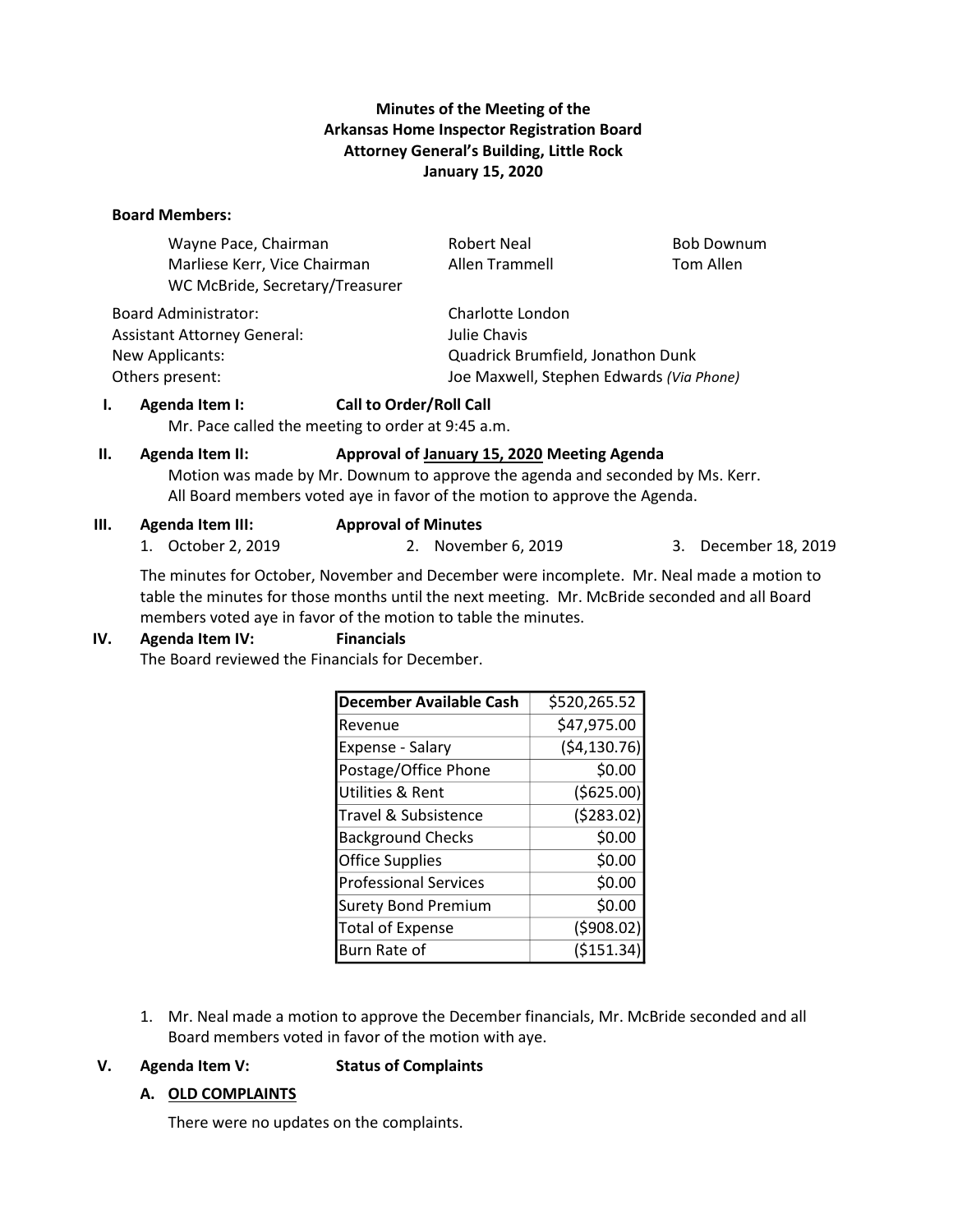### **B. NEW COMPLAINTS**

There were no new complaints.

### **VI. Agenda Item VI: Review of New Applicants**

The Board reviewed six (6) new applicants.

| 1. Quadrick Brumfield | 3. David Giese | 5. Samuel Ridge |
|-----------------------|----------------|-----------------|
| 2. Jonathon Dunk      | 4. Joshua Gump | 6. Cody Tackett |

**Applicants #1 and #3 through #6 -** Mr. McBride made a motion to approve the applications of Mr. Brumfield, Mr. Giese, Mr. Gump, Mr. Ridge and Mr. Tackett. Mr. Allen seconded. All Board members voted aye in favor of approving the applicants for licensing.

**Applicant #2 -** Mr. Neal made a motion to approve the application of Mr. Dunk with further discussion about his websites inflated claims about home inspection from the roof down. Mr. Allen seconded. Mr. Neal said Mr. Dunk should be cautioned about his website and not having his home inspector number listed. Mr. Allen said he should be denied a license. Mr. Neal then withdrew his initial motion to approve and made a new motion to table Mr. Dunk's application until later in the meeting when a phone call can be made to Mr. Dunk. Mr. McBride seconded and all Board members voted aye to approve calling the applicant later in the meeting.

### **BREAK 10:25 – 10:34**

After the break, Board members called Mr. Dunk on speakerphone. Mr. Neal asked him about the terminology used on his website. Mr. Dunk answered that he understood that the wording may be misleading and he would change it. Mr. Pace told Mr. Dunk that he needs to turn his website off until he is licensed and has a home inspector license number to add to his site. Mr. Allen asked him where did he get the software for his home inspection reports and he said that it came from the school that he had attended which was ICA. Mr. Pace told him that 100+ pages on a home inspection report was cumbersome. Mr. Neal then made a motion to approve Mr. Dunk for licensing and requested that he submit his first two fee-paid home inspection reports to the Board for review. Mr. McBride seconded. Mr. Allen amended the motion to include the applicant completing an Attestation of Abstinence form. Mr. Dunk also has 10 business days to turn his website off and get it changed. All Board members voted aye in favor of approving the applicant for licensing.

### **VII. Agenda Item VII: Continuing Education/Pre-Registration Courses**

- A. **AAREI Spring Seminar 2020** 14 CE Credit Hours
	- 1. Insulation 2 Hrs.
	- 2. Ventilation 2 Hrs.
	- 3. Roofing 3 Hrs.
	- 4. Siding/Exterior 3 Hrs.
	- 5. Plumbing 4 Hrs. *(Application received 1/6/2020)*

Mr. Allen made a motion to approve the five CE courses and Mr. McBride seconded. All Board members voted aye in favor of the motion to approve the CE courses.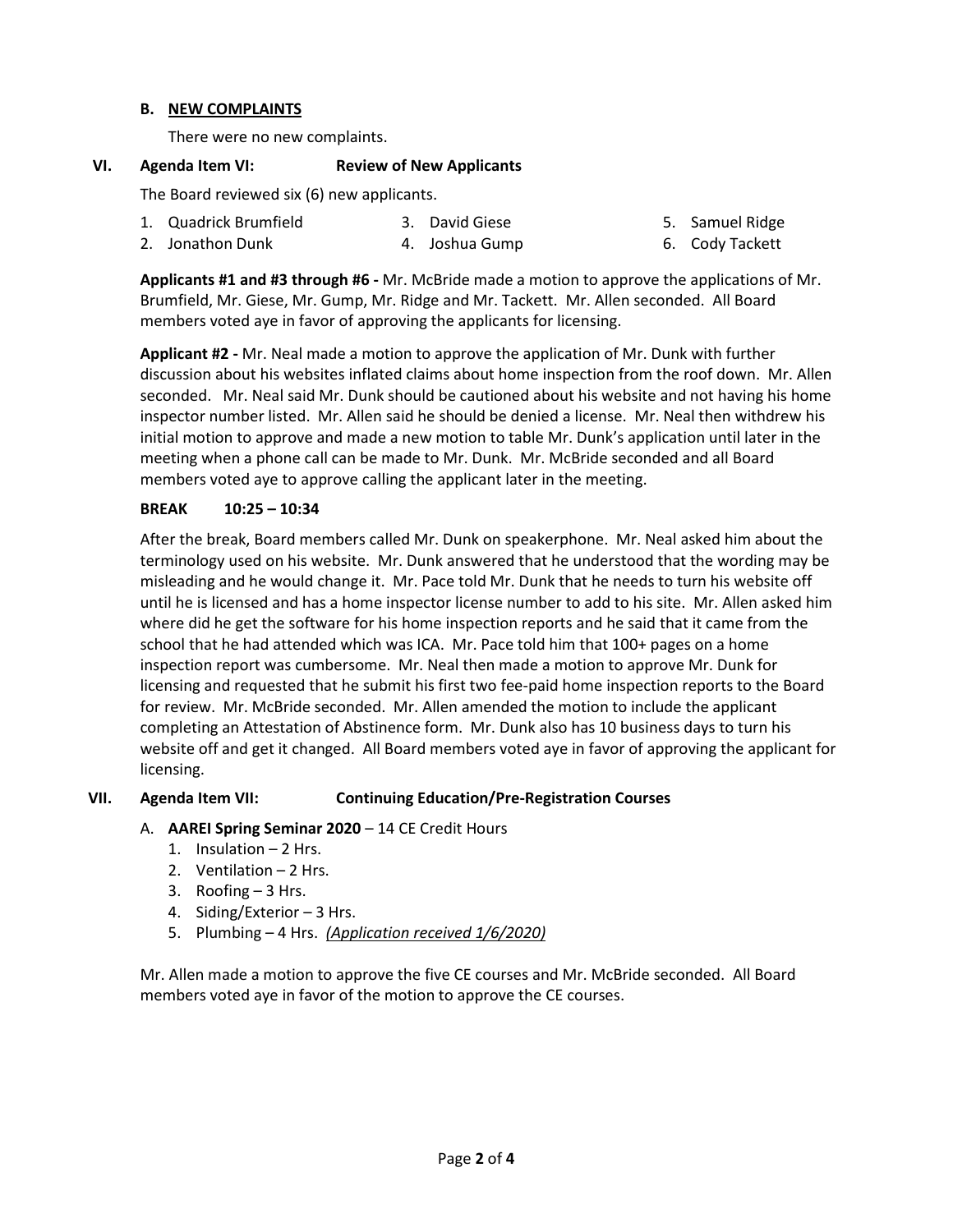|     | <b>COURSE NAME</b>                                             | Hrs            |  |
|-----|----------------------------------------------------------------|----------------|--|
| a.  | 25 Standards Every Inspector Should Know                       | 5              |  |
| b.  | Advanced HVAC Training for Home Inspectors                     | 21             |  |
| c.  | Advanced Inspection of Crawlspaces                             | 3              |  |
| d.  | Advanced Stucco & EIFS Inspection Training for Inspectors      | 16             |  |
| e.  | Defect Recognition and Report Writing                          | 8              |  |
| f.  | How to Inspect Fireplaces, Stoves and Chimneys                 | $\overline{4}$ |  |
| g.  | How to Inspect for Moisture Intrusion                          | $\overline{2}$ |  |
| h.  | How to Inspect HVAC Systems                                    | 12             |  |
| i.  | How to Inspect the Attic, Insulation, Ventilation and Interior | 14             |  |
| j.  | How to Inspect the Exterior                                    | 16             |  |
| k.  | How to Inspect Water Heater Tanks                              | 4              |  |
| 1.1 | How to Perform Deck Inspections                                | 3              |  |
| 1.2 | How to Perform Deck Inspections Video                          | 1              |  |
| m.  | How to Perform Residential Electrical Inspections              | 4              |  |
| n.  | How to Perform Roof Inspections                                | 4              |  |
| о.  | Log Home Inspection                                            | 8              |  |
| p.  | Residential Plumbing Overview for Inspectors                   | 8              |  |
| q.  | <b>Structural Issues for Home Inspectors</b>                   | $\overline{4}$ |  |
| r.  | The House as a System                                          | $\overline{2}$ |  |
| S.  | How to Inspect Manufactured and Mobile Homes                   | 12             |  |
| t.  | <b>Advanced Residential Roof Inspection</b>                    | 22             |  |
| u.  | <b>General Roof Inspection Training Video</b>                  | $\overline{2}$ |  |
| v.  | Inspecting Foundation Walls and Piers                          | 3              |  |
| w.  | <b>Inspecting Metal Roofs</b>                                  | $\overline{2}$ |  |
| х.  | <b>Inspecting Slate Roofs</b>                                  | 3              |  |
| у.  | <b>Inspecting Tile Roofs</b>                                   | $\overline{2}$ |  |
| z.  | Inspecting Wood Shingle and Shake Roofs                        | $\overline{2}$ |  |
| aa. | Residential Structural Design for Home Inspectors              | 19             |  |
| bb. | Wind & Hail Property Damage Inspection                         | 4              |  |
| CC. | <b>Ladder Safety Training</b>                                  | $\mathbf{1}$   |  |

# B. **InterNACHI** – Thirty (30) CE Course Renewals

Mr. Allen made a motion to table the CE courses until the next meeting and Mr. McBride seconded. All Board members voted aye in favor of the motion.

### **PRE-REGISTRATION COURSES**

1. **AmeriSpec** – 90 Hours

Mr. Allen made a motion to approve the AmeriSpec course and Mr. Downum seconded. All Board members voted aye in favor of the motion.

## 2. **Professional Home Inspection Institute** – 80 Hours

Mr. Allen made a motion to approve the Professional Home Inspection Institute course and Mr. Trammell seconded. All Board members voted aye in favor of the motion.